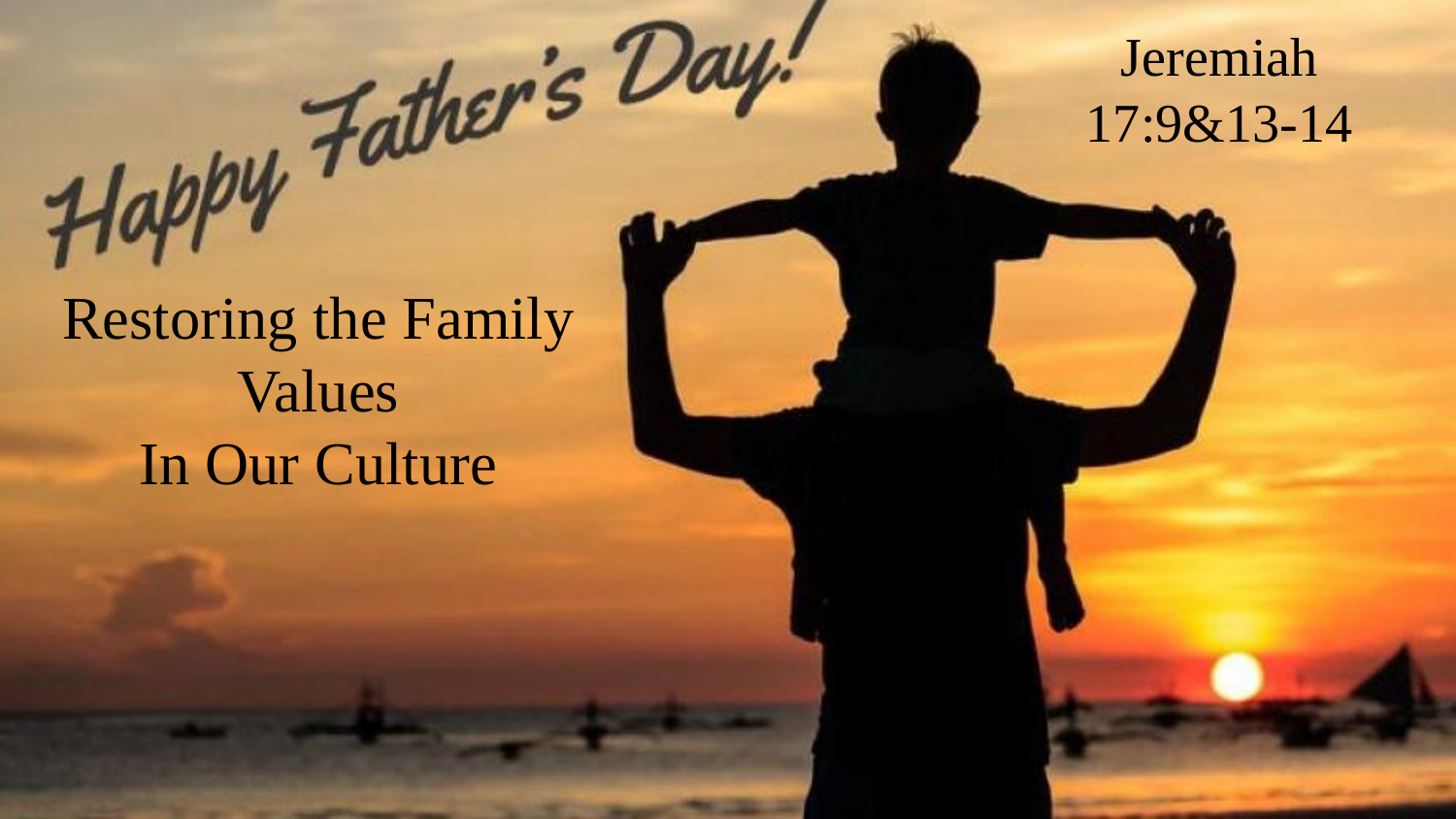#### Jeremiah 17:14

Heal me O Lord that I might be healed Repeat After Me with Raised Hands Save me O Lord that I might be saved Repeat After Me with Raised Hands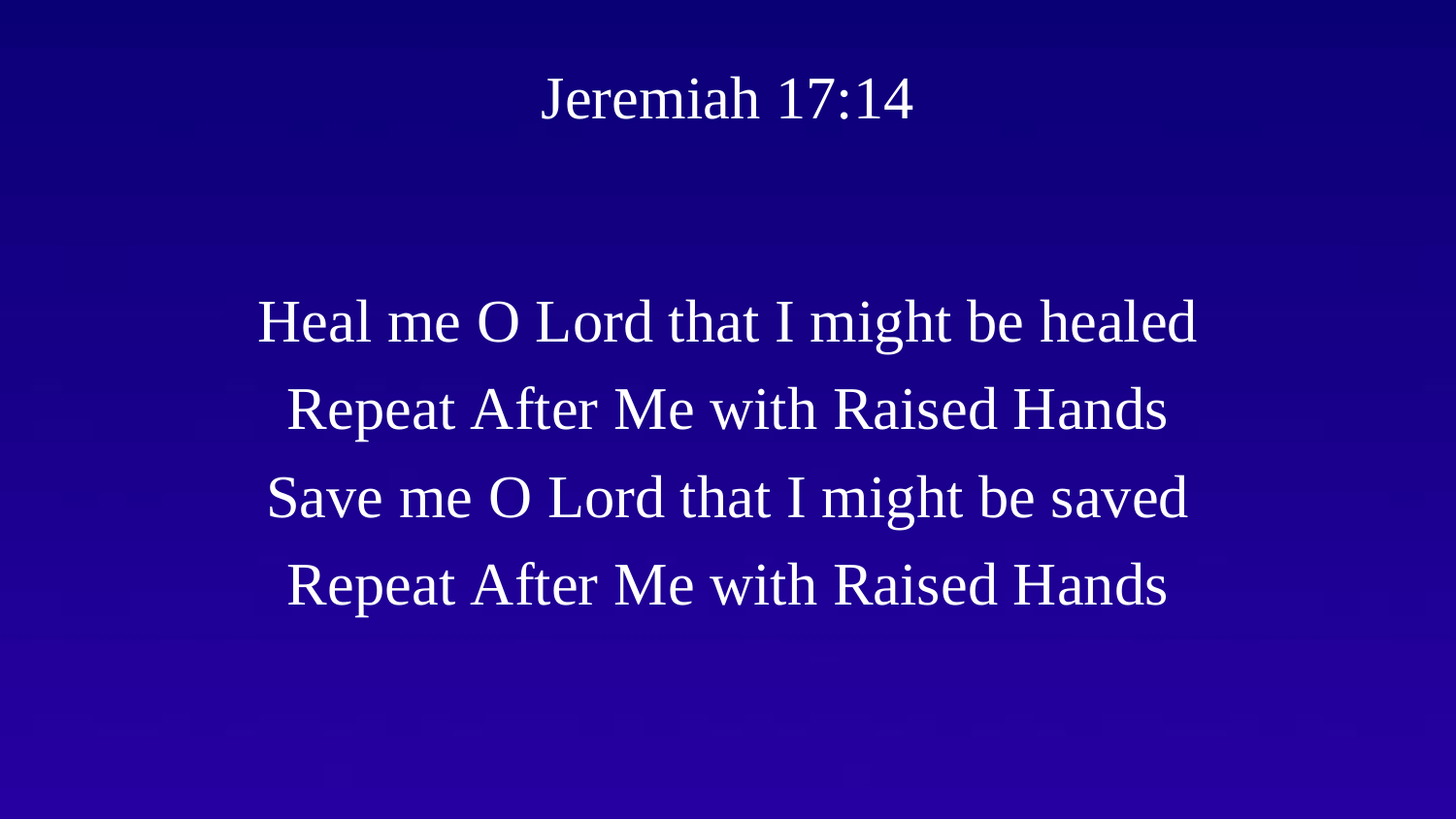The story of two families who lived side by side in a small town

One family was chaos and bad corruption with no moral values

The other family had good moral values The difference between these two families was family values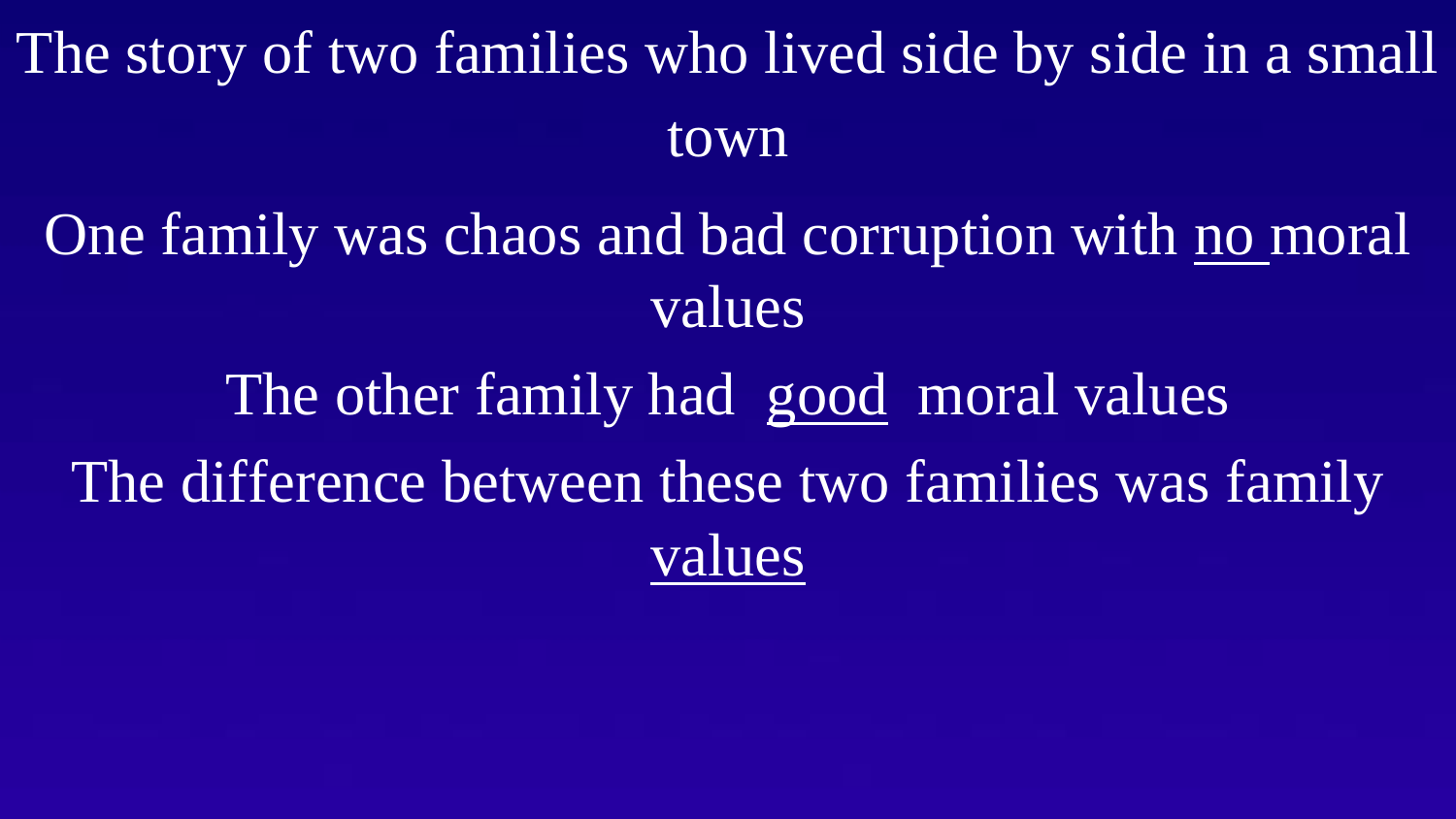#### Western Civilization in Review

Values back then were absolute The Jews looked to the Torah for their set of values Christians looked to the New Testament and the early church The philosopher from the Greco Roman world looked at

natural law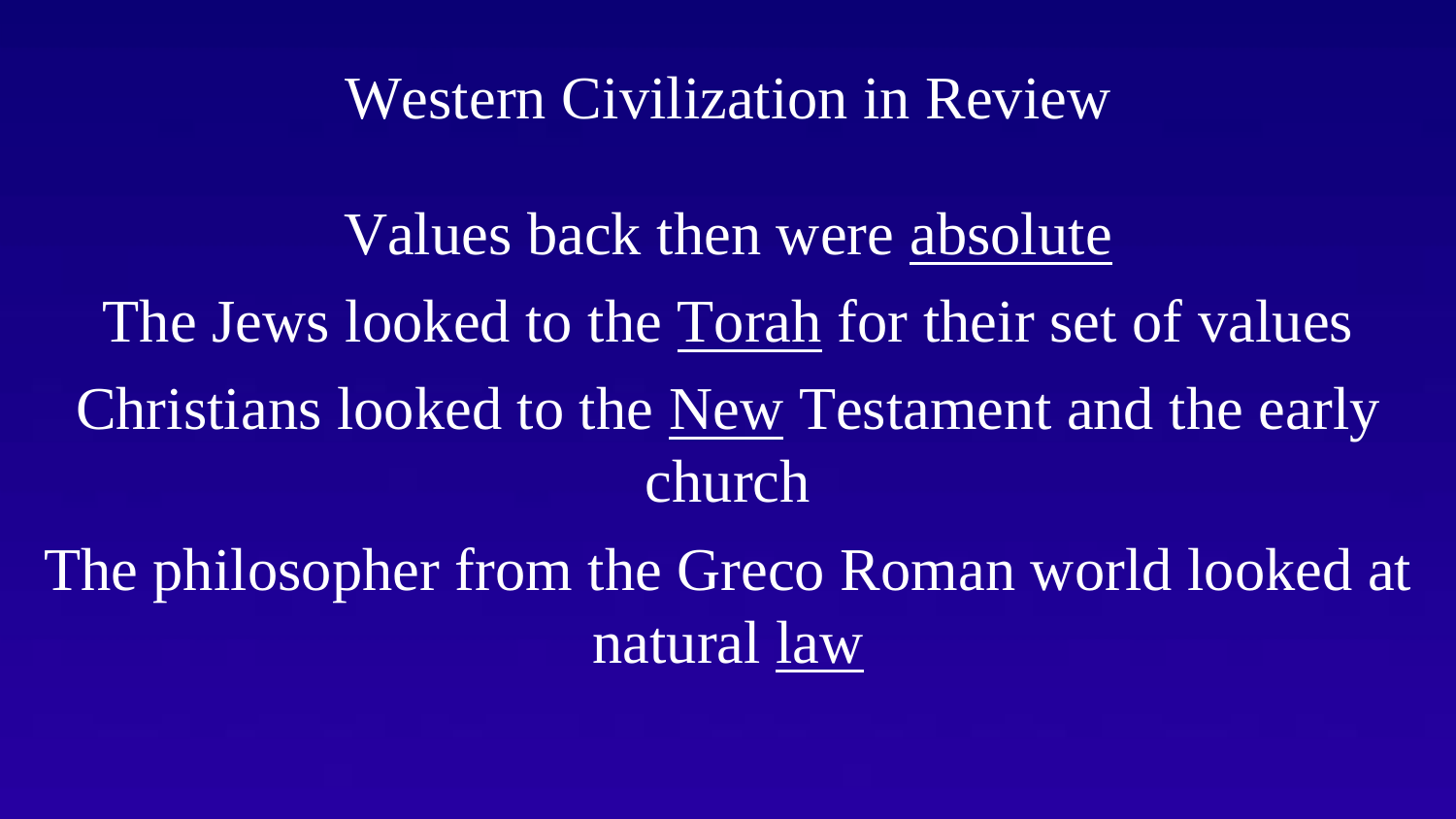## 18th Centuries Philosphers

Immanuel Kant, "You don't look up; you look within." This was the beginning of rationalism Rousseau, agreed with Kant only you don't look to your mind, you look to your heart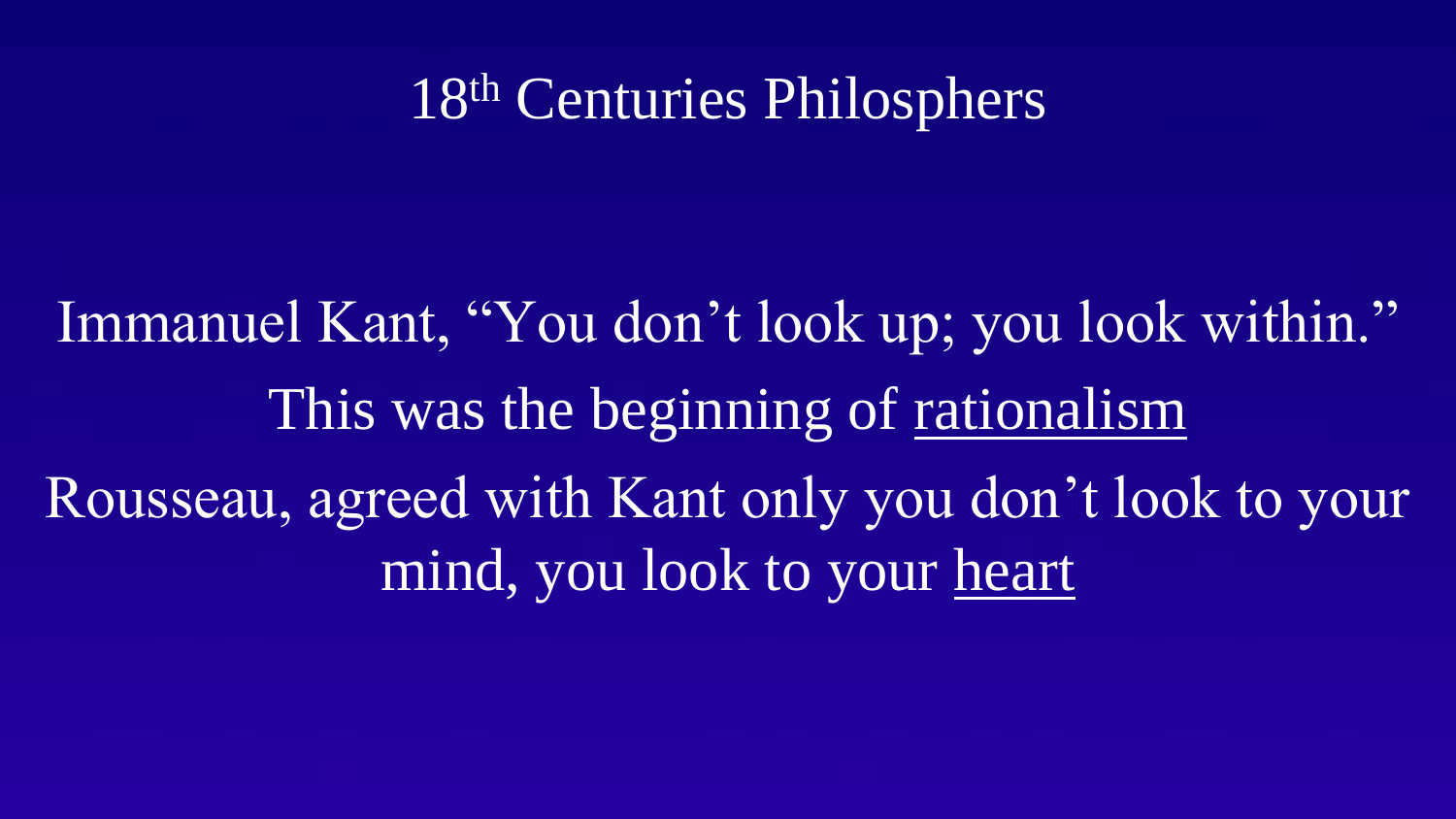### The 20th Century

The 20th Century produced Fredrich Nietzsche He talked about the superman and the superwoman This became the philosophy of Adolph Hitler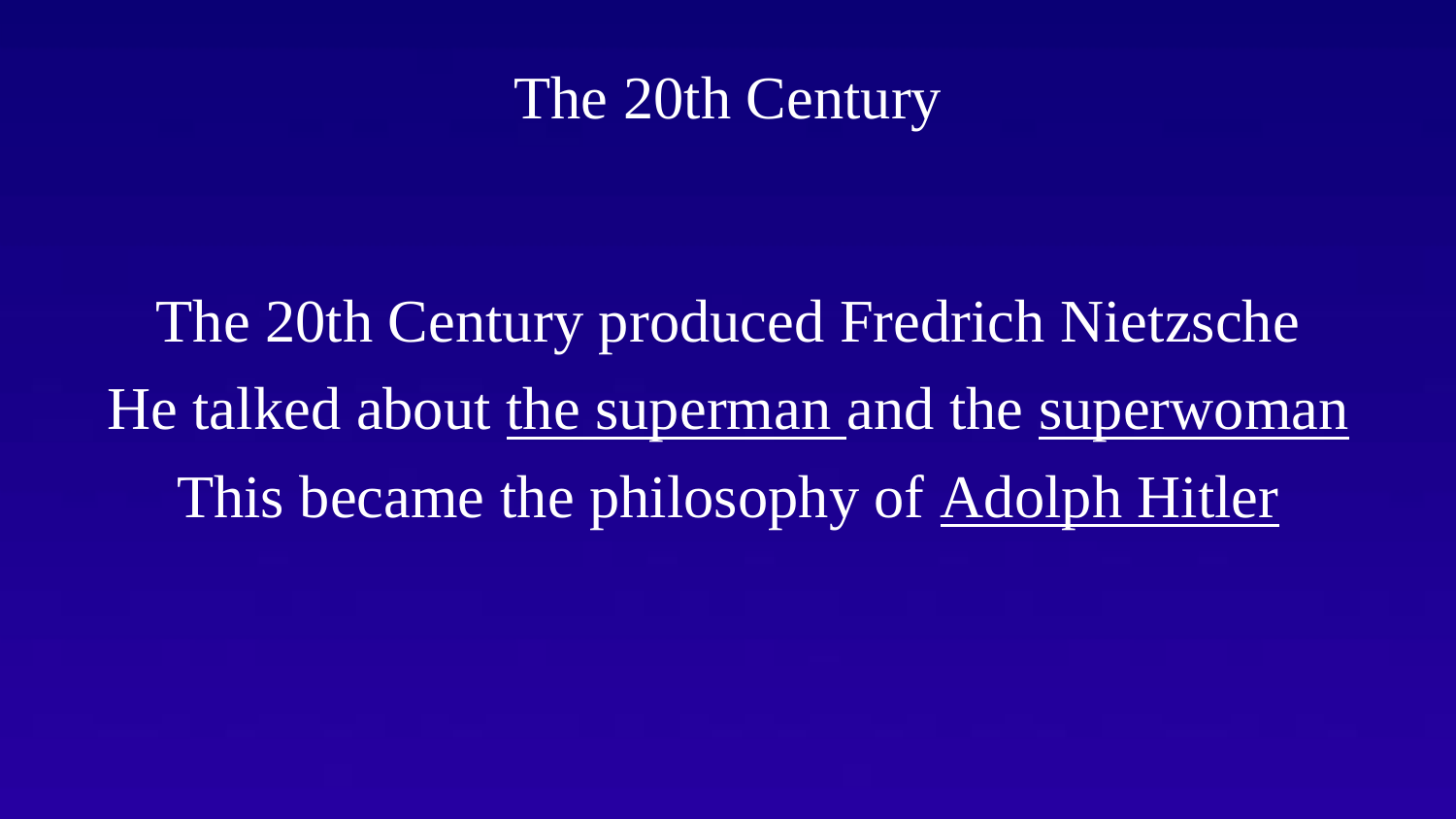## 18th Centuries Philosphers

## Kant, "You don't look up, you look within-your mindrationalism

Rousseau, you look at your heart-romanticism Nietzsche-look at your will-perfectionism-superman superwoman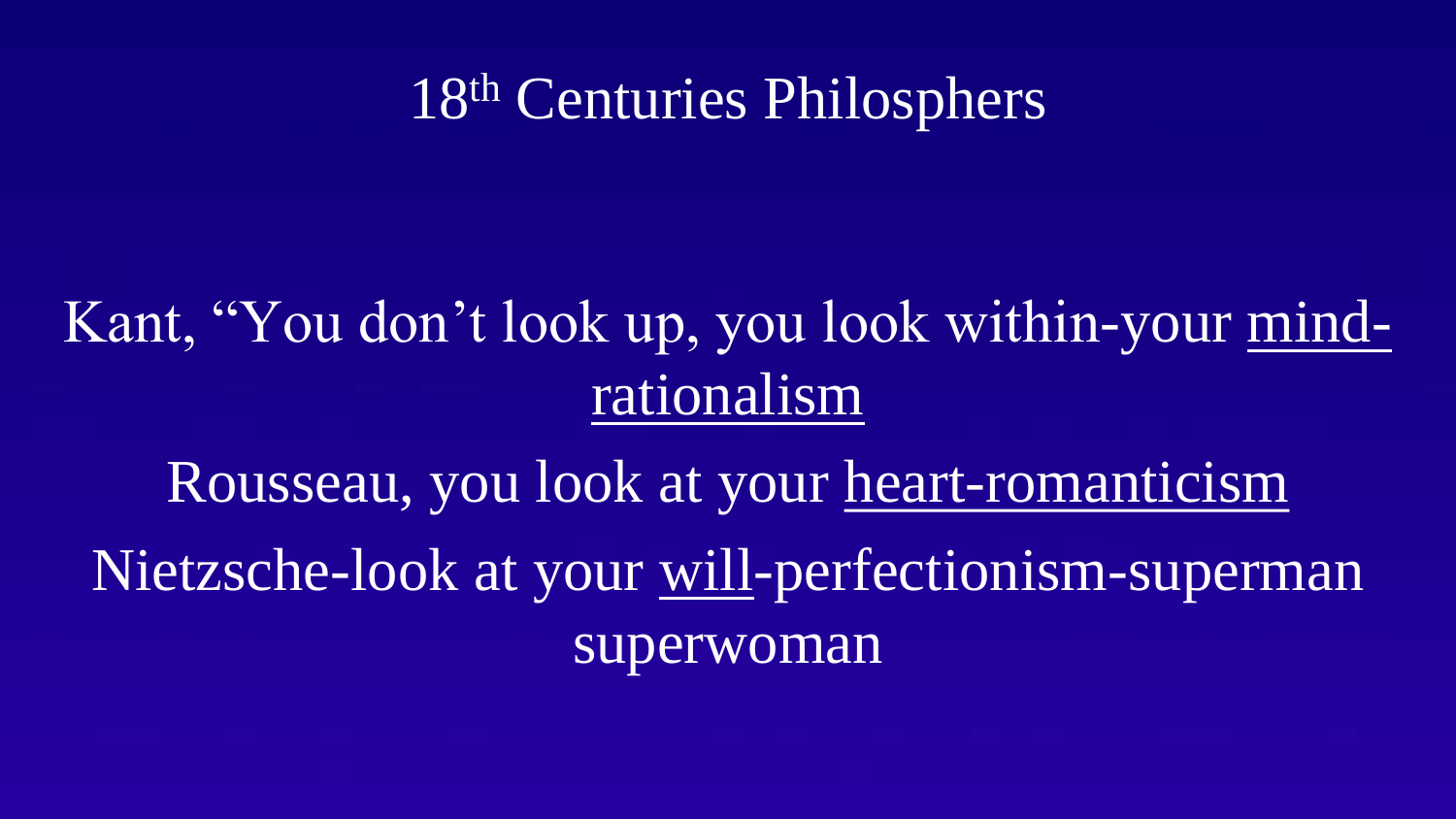#### The moral compass of America is broken

## Haight-Asbury

## John Lennon was a superhero of the culture of <u>love</u>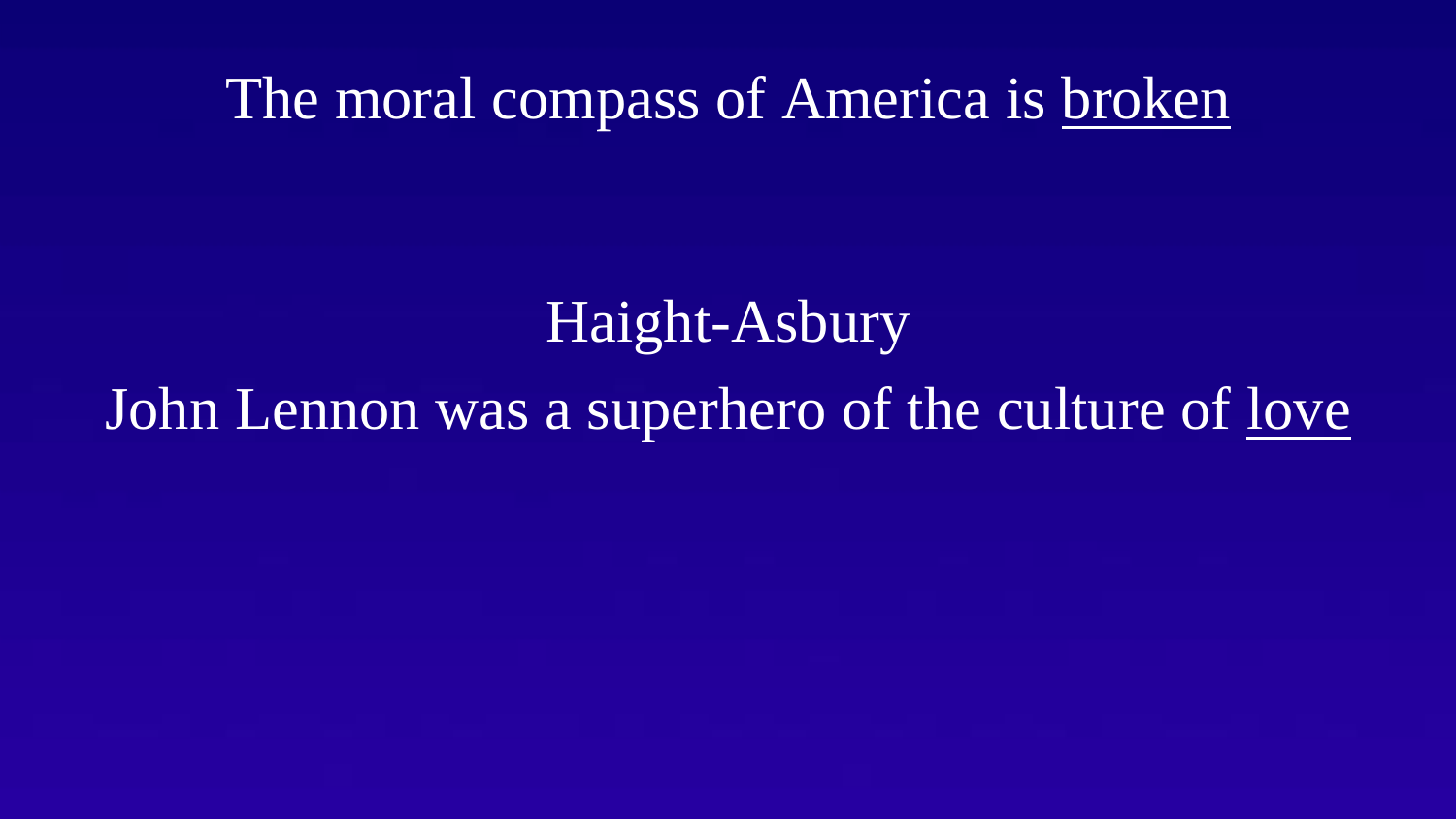#### The Story of Two Fathers in the Old Testament

# Eli the prophet

His two sons, Hophni and Phineas were sleeping with women in the house of worship

"But they would not listen to the voice of their father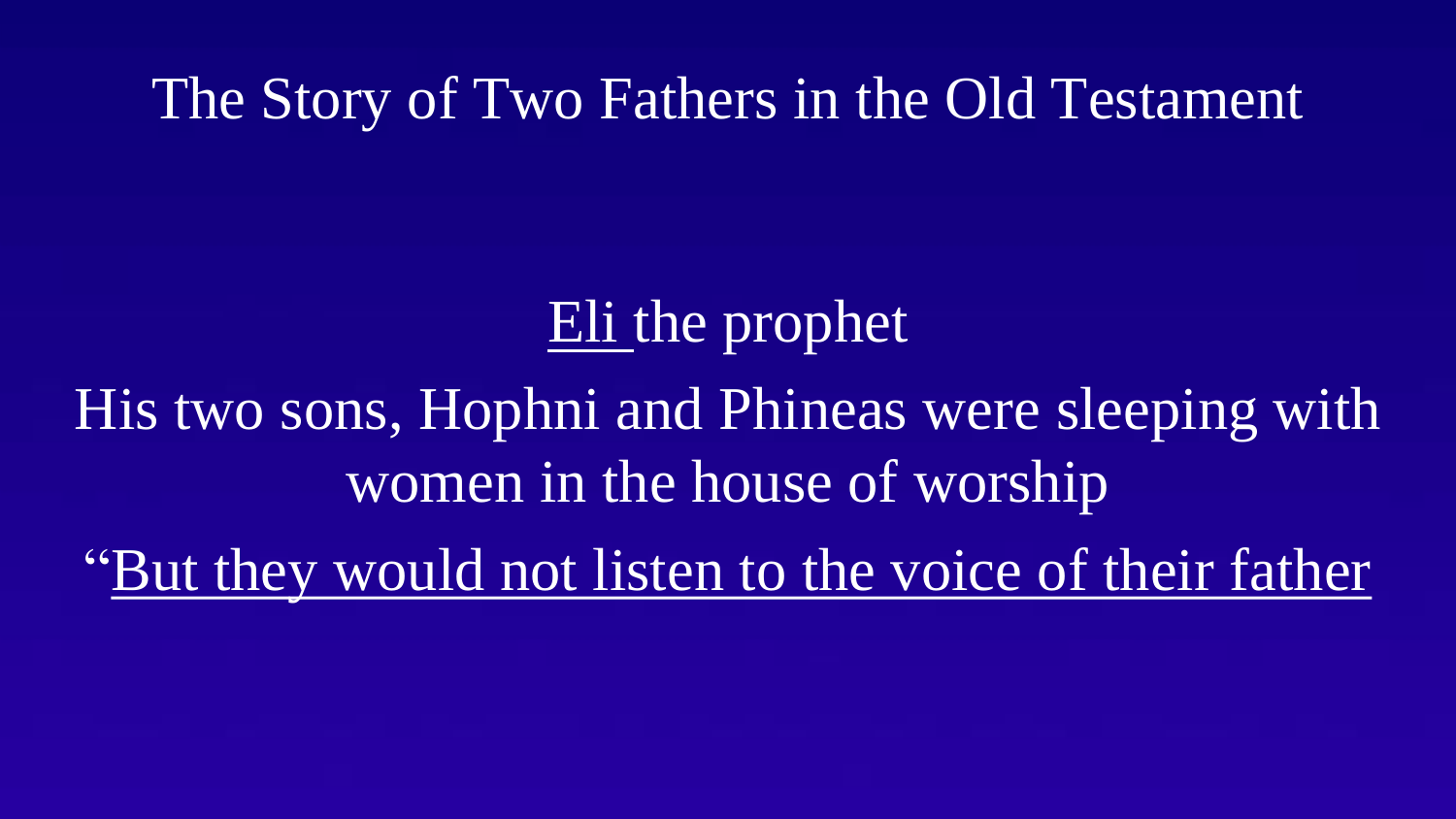The Story of Two Fathers in the Old Testament

# Mordecai

His daughter rose up to become Queen Esther Esther listened to Mordecai though she was a grown woman in a high position